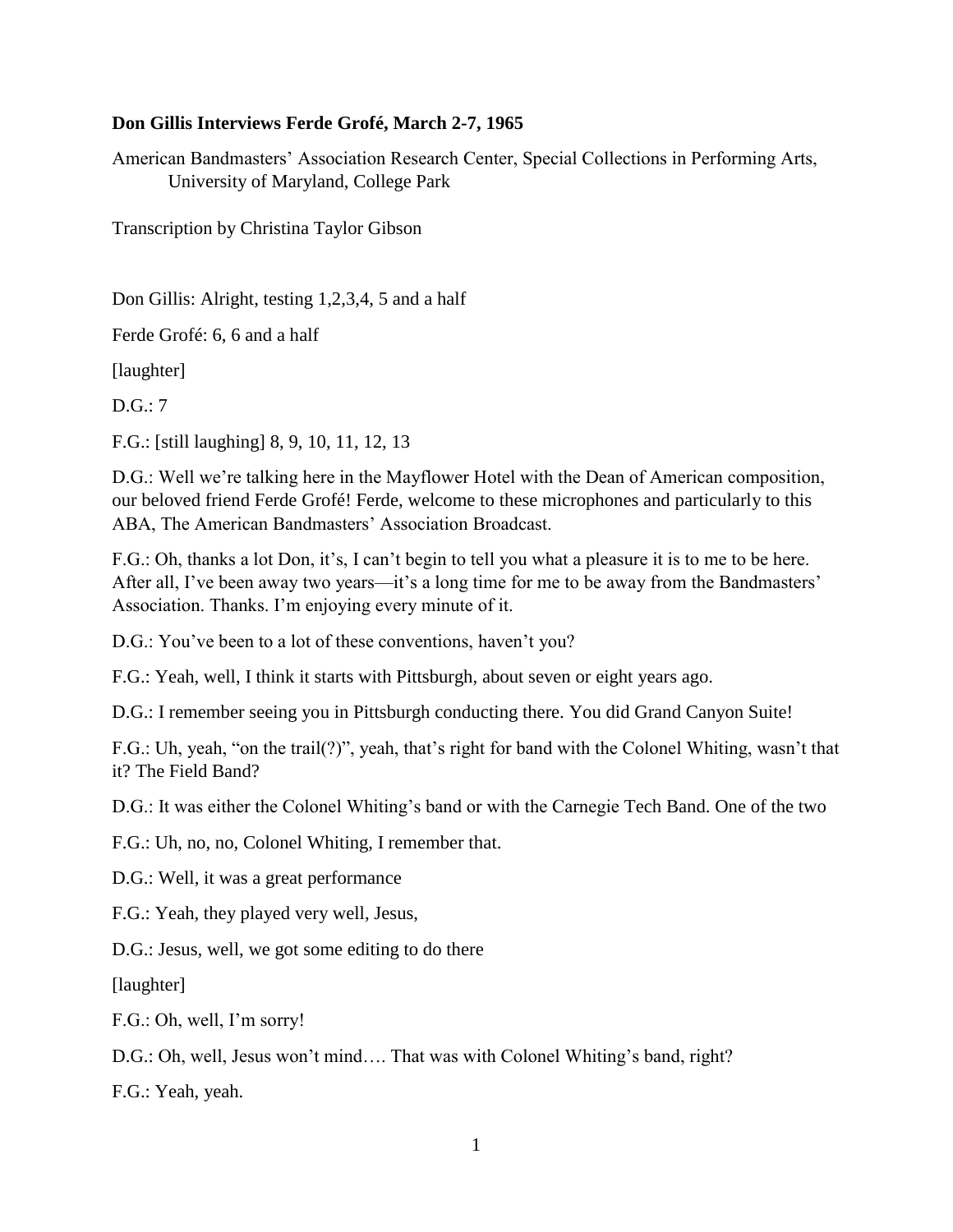D.G.: Then the next convention I think was in Madison, Wisconsin and I didn't go there, but were you there with Ray Burstein (?)

F.G.: No, no I missed that one. I was busy, I was very busy. I had like a couple concerts that week.

D.G.: How about the following one after that?

F.G.: Oh, I attended the one in Urbana.

D.G.: Yes, that was the dedication of Dr. Harding's the new band hall there?

F.G.: Yeah, yeah, that's right, do you remember that? Beautiful building, wasn't it?

D.G.: Oh, Edward Kissinger, that was the assistant conductor and Dr. Mark Hindsley was the host of that convention?

F.G.: Yeah, what a host!

D.G.: Yes, what a host. And then there came Perdue with Al Wright . . .

F.G.: Al Wright. That's the last one I attended.

D.G: Yes, I think that was the last one I attended until this one.

F.G.: That's right. That's the first one for me! Yes, two years, I missed it. Kinda my

D.G.: Well, we had the pleasure, the other night, of hearing the first, two movements was it? of your new Hawaiian Suite

F.G.: Yes, that's right. Yes, Harold, my old pal. Harold did the scoring for band.

D.G.: Harold, Harold is uh, in a strange position in our organization. Not only is he one of the leading Bandmasters of America, but he's also a leading publisher!

F.G.: Yeah, I know that!

D.G.: With Rubanks in Chicago

F.G.: Yeah, yeah, I know that.

D.G.: And the new Suite. Now tell us something about it! Now we heard two movements, tell us the titles.

F.G.: Yeah, well I, I have done it in four movements and I named them after the main islands of the Hawaiian group. The first was Oahu, the second one Maui, uh, the third movement is entitle Kuwai, and, uh, uh, the fourth and last is named Hawaii. I, uh, by the way, I want to tell you what I did, I did a volcanic eruption. All the whole tones. Something new for me! A new experiment. I had the nerve to do that at my old age! Ha!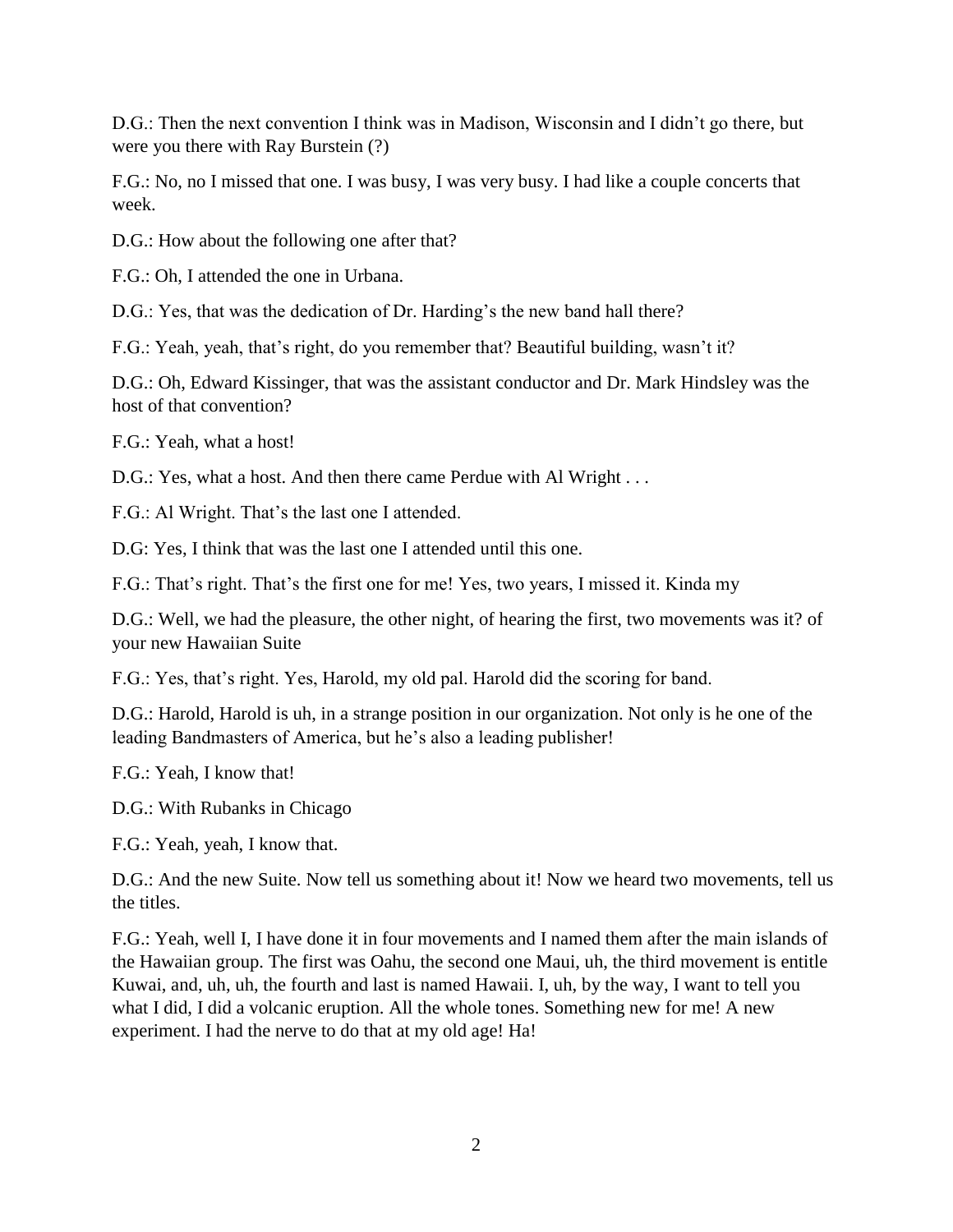D.G.: The first two movements were beautiful. The audience was especially moved with if only, well only they, well they were unsatisfied that the other two were not there yet and we're all looking forward to hearing the other two.

F.G.: Yeah, I am too. Especially I'm dying to hear that new effect I've been trying out in the whole tone harmony. Imagine the whole, well not the whole movement, but a significant part of a movement was in the whole tone scale?

D.G.: If one set about getting a volcano to erupt,

F.G.: Yeah!

D.G.: How does one go about that, Ferde? You're a composer, tell us just exactly how you make a volcano erupt?

F.G.: Well, see, I tell ya, well see, first of all, I thought of the volcano while it was dormant for so many years, and then, naturally, it must have some lava formations down, way down, in the subterranean depths of the crater, ya know? So I, huh, I started very, well, almost, well, a very slow tempo, and they, and, uh, one note for each bar, one note. So that sort of tells the story and, after my way of thinking, of the dormant, uh, dormant, uh, lava of the subterranean depths.

D.G.: Under the crater.

F.G.: Yeah! And as it slowly rises I have, uh, also the band starts in a low key and it rises up just at the same way the volcano would begin to , would begin to erupt. And it rises higher and higher and higher and higher! And finally spouts out! And that's when I begin to have my fun!

 $D.G.: Ah!$ 

F.G.: I have, uh, I started employing the reed instruments, and uh, bursts, bursts of splendor, uh, uh, you might call it that after all the volcano has splendor in its way of, of manifesting itself. [laughs]

D.G.: Ferde, you're a master at composition, and a master of instrumentation. And, uh, I'm going to, I'm going to put this line in because I hope by this time the tape will be available. We will enjoy hearing your description of a volcano erupting in just a few moments on this program. And, uh, much of the rest of the suite as we have time for on this program.

F.G.: Yeah.

D.G.: Let's go back a long, long, time ago. When…

F.G.: When what?

D.G.: Do you remember when you first became really interested in band? I know you have a distinguished career as a cellist.

F.G.: Yeah.

D.G.: And your father was a cellist.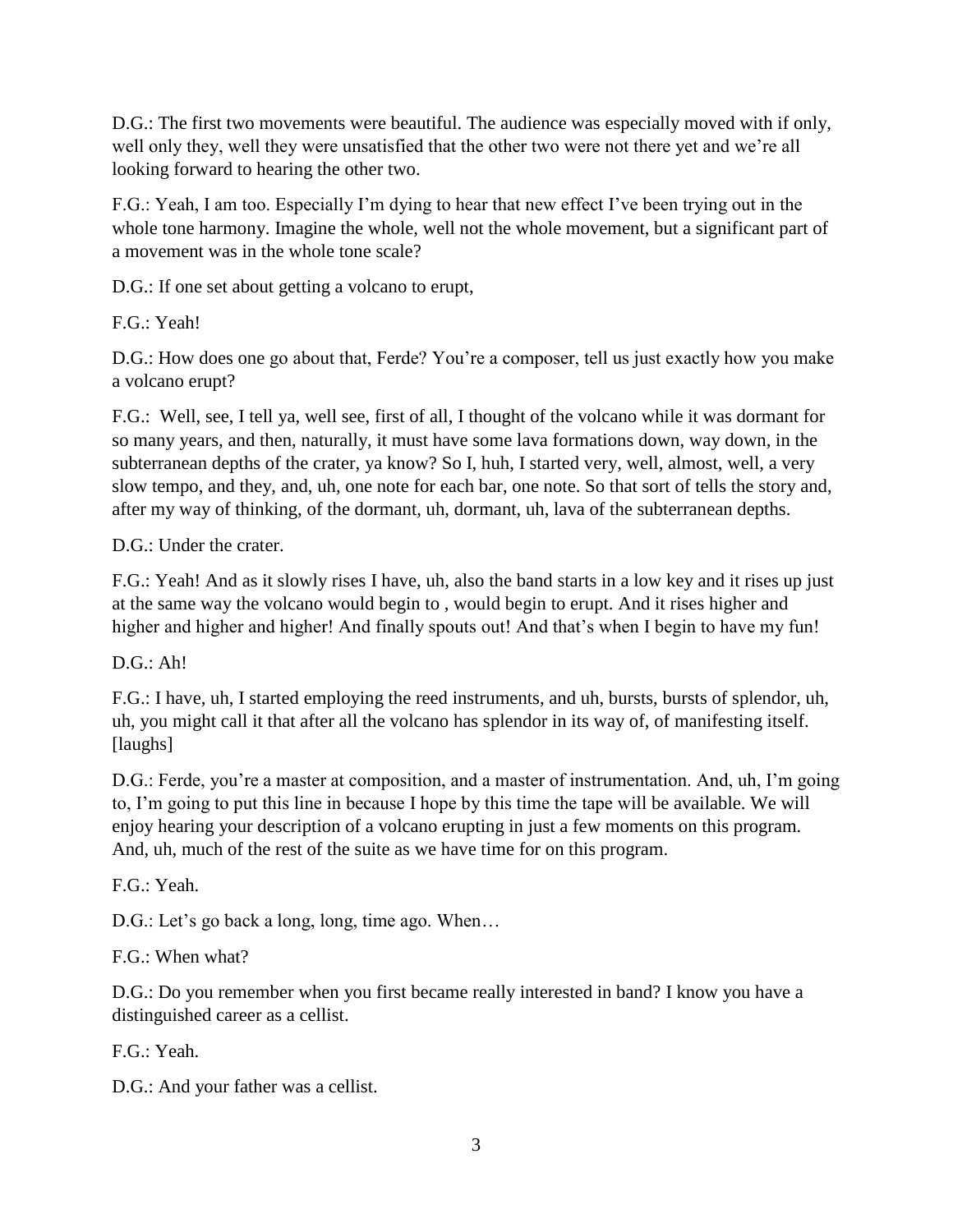F.G.: Well, my grandfather. But he was formerly associated with Victor Herbert, you know the old Metropolitan.

D.G.: And was he associated with Los Angeles?

F.G.: He was the first cellist in the Los Angeles Symphony for twenty-five years! And my uncle, uh, Julius Brudrick (?) was the concertmaster that same orchestra for fifteen years. And I only, uh, I was a viola player, by the way, I'm not a cellist, I was a viola player. And I, uh,

D.G.: You and Paul Whiteman both, right?

F.G.: Yeah [laughter], that's right, boy was that, that's right. And, uh, I went over to the new Philharmonic. My uncle Levi had become the assistant concertmaster Sol Novak was the concertmaster and Henry Rothwell was the conductor and that was, by the way, my last year as a viola player because the next year Paul Whiteman asked me to join his band and I put the poor old viola in the corner and I've never seen it since. Haven't played on it at all.

D.G.: But all this time you were writing and very busy writing and you sort of catapulted into world fame, first of all the Gershwin score!

F.G.: Oh, yeah, the Rhapsody in Blue. Yeah!

D.G.: I was at the Library of Congress the other day and saw that score that you did!

F.G.: Oh, yeah! By the way did you know that the Kostelanz recorded that about thirty years ago, together with the, uh, with the Rhapsody and the Grand Canyon Suite. He recorded when he was on a big radio program. I've forgotten the name of it now.

D.G.: Well, this was back in May 1924 when this happened, wasn't it?

F.G.: Oh, yeah.

D.G.: When they ...

F.G.: No, no. The initial performance took place in, um, February the 12, Lincoln's birthday in Aeolian Hall, 1924, that's right.

D.G.: Okay, well I was right with the year at least.

F.G.: That's alright.

D.G.: And then, and then there came along such things as Metropolis?

F.G.: Oh, you remember that?

D.G.: Of course I remember that!

F.G.: See they still ask me for that!

D.G.: The greatest, uh, jazz, uh, canon fugue that I ever heard is in that work.

F.G.: That's right.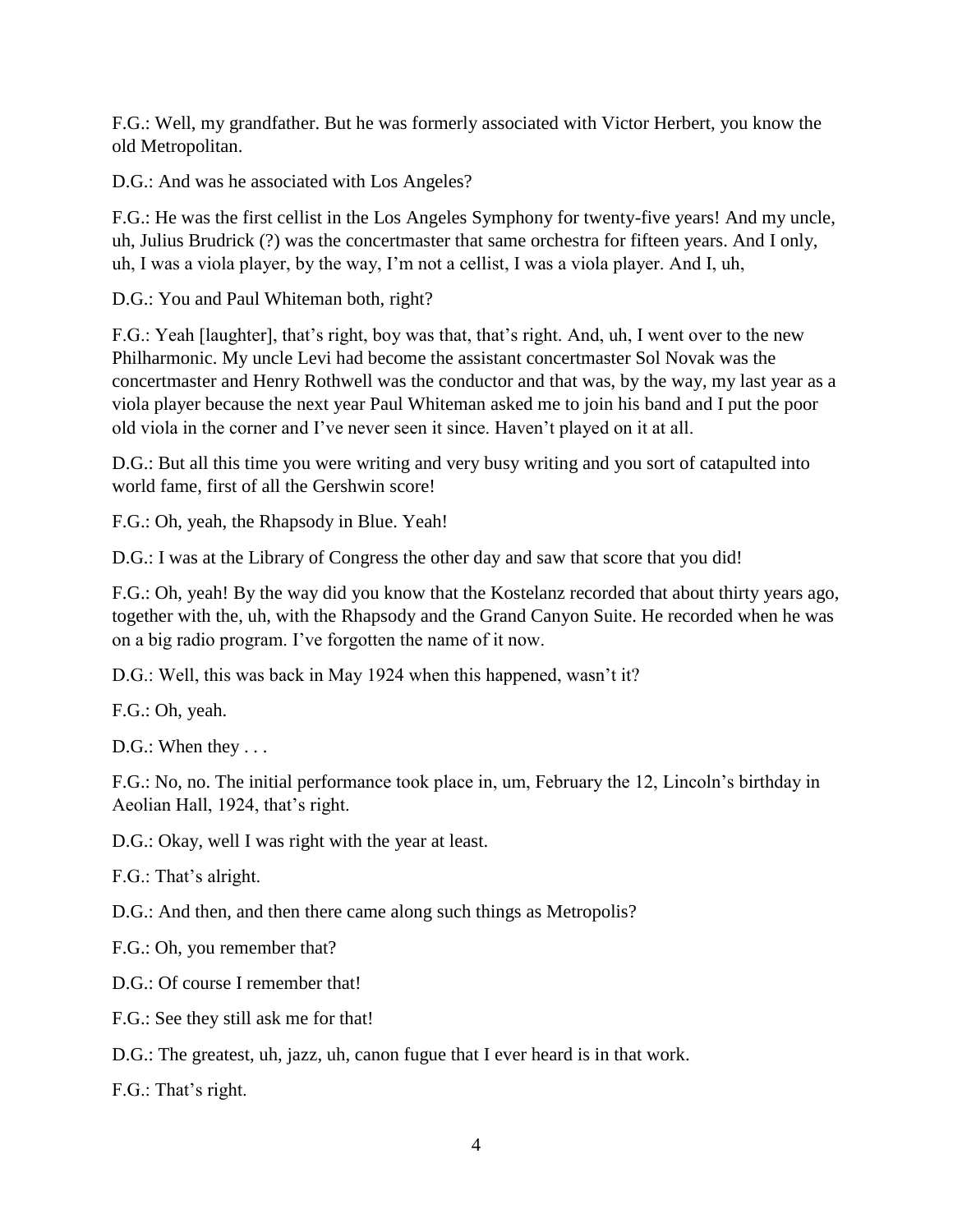D.G.: And then the Tabloid Suite.

F.G.: Tabloid and then Three Shades of Blue for piano solo.

D.G.: Yes, and Mississippi Suite, of course, which many,

F.G.: Yeah.

D.G.: Many bands in American play

F.G.: Yeah, uh

D.G.: Especially Mardi Gras and Father of Rivers

F.G.: By the way, Kostalanz refers to that as, as a little cameo

D.G.: Oh, oh, I think it's a big cameo, it's not just a little cameo

F.G.: Yeah, yeah.

D.G.: And then, what year was Grand Canyon?

F.G.: Uh, Grand Canyon was premiered in, uh, 1931. It was, uh, Studebaker Theatre in Chicago in 1931, in November, that's right, November.

D.G.: I remember once in San Antonio, Texas you told me once the story of how that beautiful slow theme of the "On the Trail" movement became written. Uh.

F.G.: Oh, oh, well, that's when, that's when, uh, I had my son; he was about a year old and, uh, as he, uh, required his daily nap, you know, and it was my custom, being thoroughly domesticated by that time myself, I'd wheel him very proudly up and down Sheraton Road. Chicago between the Edgewater Beach Hotel and Loyola University. And, uh, about half way between there's a big apartment house and some shade trees there and it was a summer's day and it was hot and I was perspiring and, the, in this walk, I was supposed to lull my little son to sleep, but he wouldn't go to sleep that day. So I finally stopped in front of this apartment house and rested. And I started pushed, like you would a perambulator, pushing back and forth, and out of the east there just came [starts singing] da-dee-da-da. Da-dum-pum-pum. I don't know! It just came to me that way. So it's just really a lullaby.

D.G.: You think it's good advice for me to get a baby buggy too?

[laughter]

F.G.: Nooo.

D.G.: The wonder of that. I think that "On the Trail" was one of the first of the transcriptions that made its way into the band field. Wasn't it? Back in the mid-30s.

F.G.: Yeah.

D.G.: Shortly after it had been written,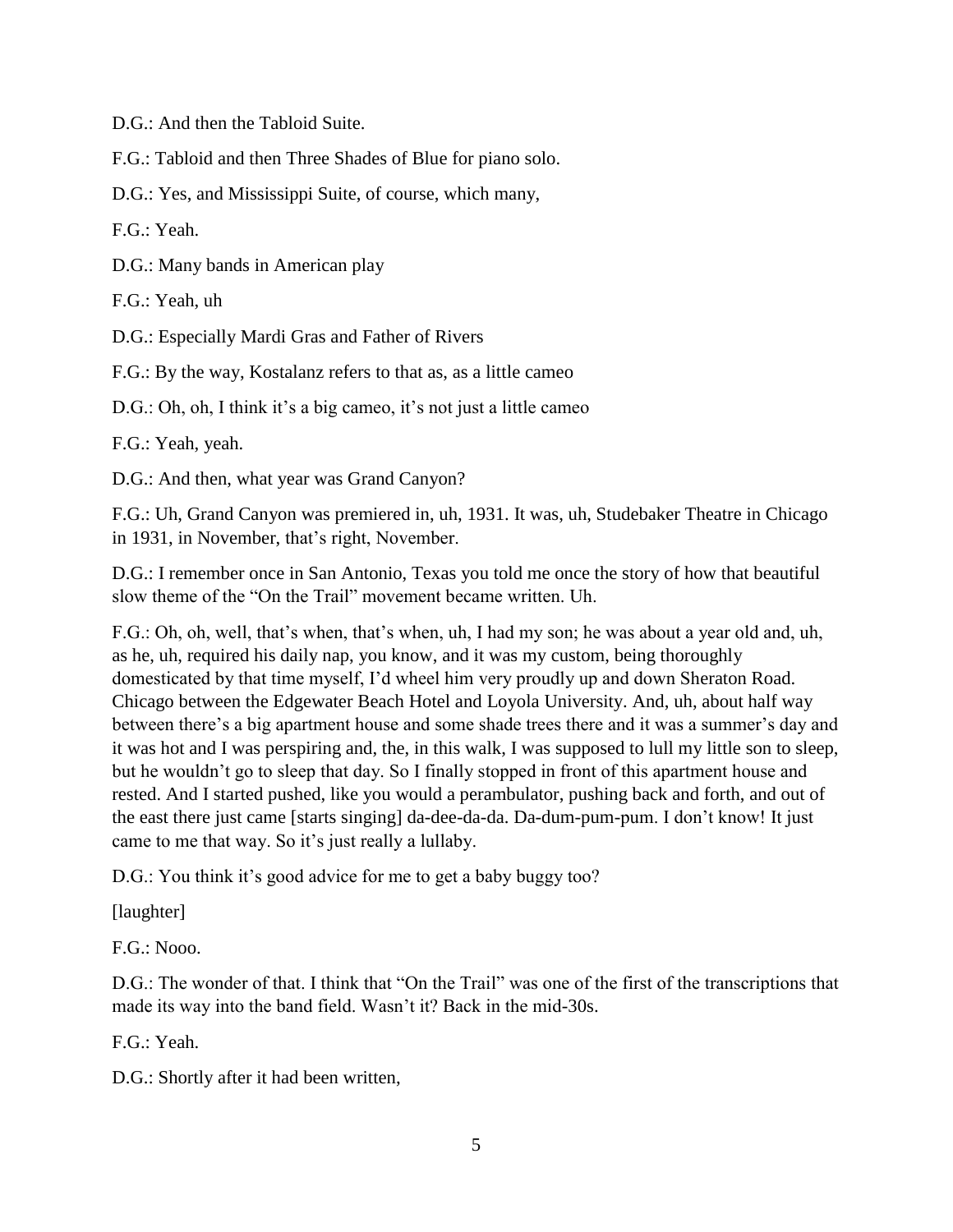F.G.: Yeah. Say you're, you're very well versed with my background!

D.G.: Well, pretty. I was at Texas Christian in those days as band director

F.G.: Oooh, I see.

D.G.: And Whiteman came down in that direction

F.G.: Yeah, he was down there, I remember that.

D.G.: And I got hold of "On the Trail" quite early and also "Mardi Gras" but, uh, what happened next? What was your next big band number? 'Cause there were a lot of them that came out around about that time weren't there?

F.G.: Uh, yeah, well. "Oh the Freedom! Oh the Freedom!" That's the glory Hallelujah, ya know. I based the, I wrote that really on the text, followed the text and I, gotta, I was inspired by, what's her name that wrote that? Uh. What's her name again?

D.G.: I don't know. I can't remember it at this moment myself, but she did write a beautiful, beautiful tune. Um the text. I don't know who wrote the tune.

F.G.: Yeah, well, it provided me with a lot of inspiration anyway. Well, that's. Well I wrote a lot of things, I can't remember all of them, but, uh, that was one of the first ones. And then I, uh, I came, let's see, uh, Death Valley.

D.G.: Oh yes! That's Death Valley Suite.

F.G.: That's published in suite form.

D.G.: Yes, that wonderful storm scene in Death Valley with the wind machine.

F.G.: Oh. Yeah. A little bit different than the cloud burst in Grand Canyon Suite. I, uh, well, I thought of the little whirling dervishes, you know, spiral, you know, spiraling around, and I thought, that's how these darn things are born! They start in a small way and they go around and get bigger and bigger. That's how they . . . and finally this last one it gets so big it crashed against a canyon wall, in the middle of Death Valley, I think it happened, and it broke off a boulder and it rolled down the mountainside and crashed to death. I ended the storm scene with a big crash.

D.G.: You had another wonderful crash in your Hudson River Suite. Was it called Hudson River? Or was it

F.G.: Yeah!

D.G.: It must have been bowling balls.

F.G.: Yeah! Rip van Winkle.

D.G.: There was some musical crashes.

F.G.: Yeah! D'you remember that?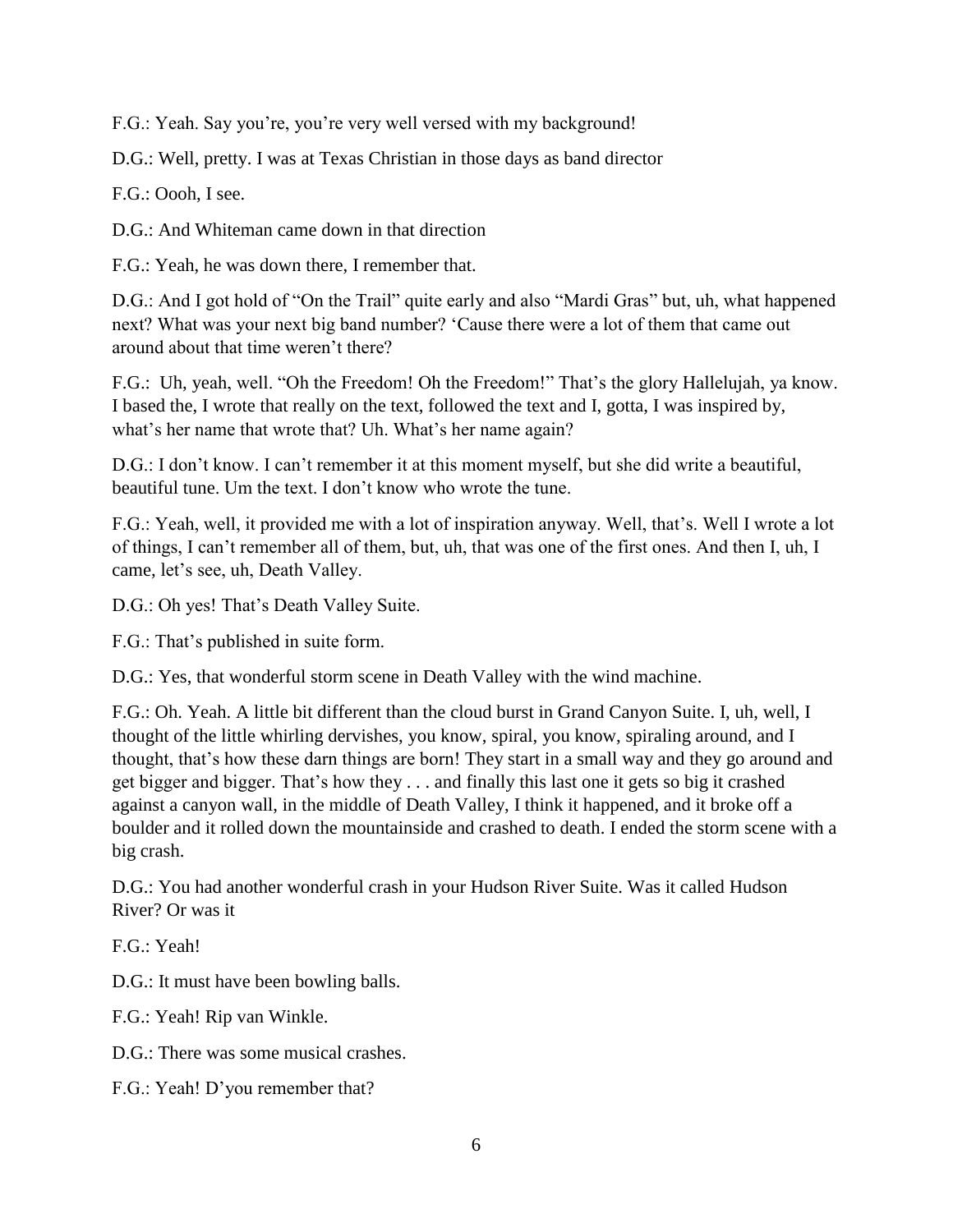D.G.: I wanted to steal from you I remember at the time.

F.G.: Aw! Don't tell me you'd steal it!

D.G.: And, uh,

F.G.: I don't believe that!

D.G.: Well let's come back to the . . . well, I promise I won't steal from you.

[laughter]

D.G.: I just wish you had written home to your mother asking if [I had written the tune?]

D.G.: Let's talk, in the remaining time that we have about this whole business of bands. Now you, you began

F.G.: Well I started out as a kid, you know. I played in bands when I was about 16. 15, 16, 17. My grandfather was the, uh, trombonist, the principle cellist in the L.A. symphony, but he was also the trombonist in the, uh,  $7<sup>th</sup>$  regiment band stationed in Los Angeles. And, uh, we had a whole section of band in my family and they were all named Durand. You know the old French brass. Well, I started with the Althorn, the peckhorn we used to call it, the rain catcher?

D.G.: E-flat alto

F.G.: Yeah, that's it. And they started me out on that and, uh, and I remember I donned my first uniform. Oh boy, I was [f??], brand new AF of M uniform I don't know

D.G.: It had some red in it and a little gold . . .

[laughter]

F.G.: Yeah, that's it. And by the way, I composed a march.

D.G.: Did you?

F.G.: For 1909, for the Elks convention.

D.G.: Was this the first, the first band piece you wrote?

F.G.: Yes, the first for band, imagine that? That's the first thing I wrote. It was for band. It was a march called "Elks Grand Reunion March" and they still play it!

D.G.: Is that right?

F.G.: Yeah, I was on a radio program, was it during 1935 with Burns and Allen and one day in my. One day one of my trumpet players came to me and said, "I remember played a march of your in our band, Exposition Park Band, and it's called Elks Reunion March and I was just wondering, maybe you'd like to be a guest conductor some afternoon?" So, sure enough, I went out there, and there it was, my little march, and I hadn't played it since I was a kid, seventeen years old, and gee, I was surprised, it sounded pretty good!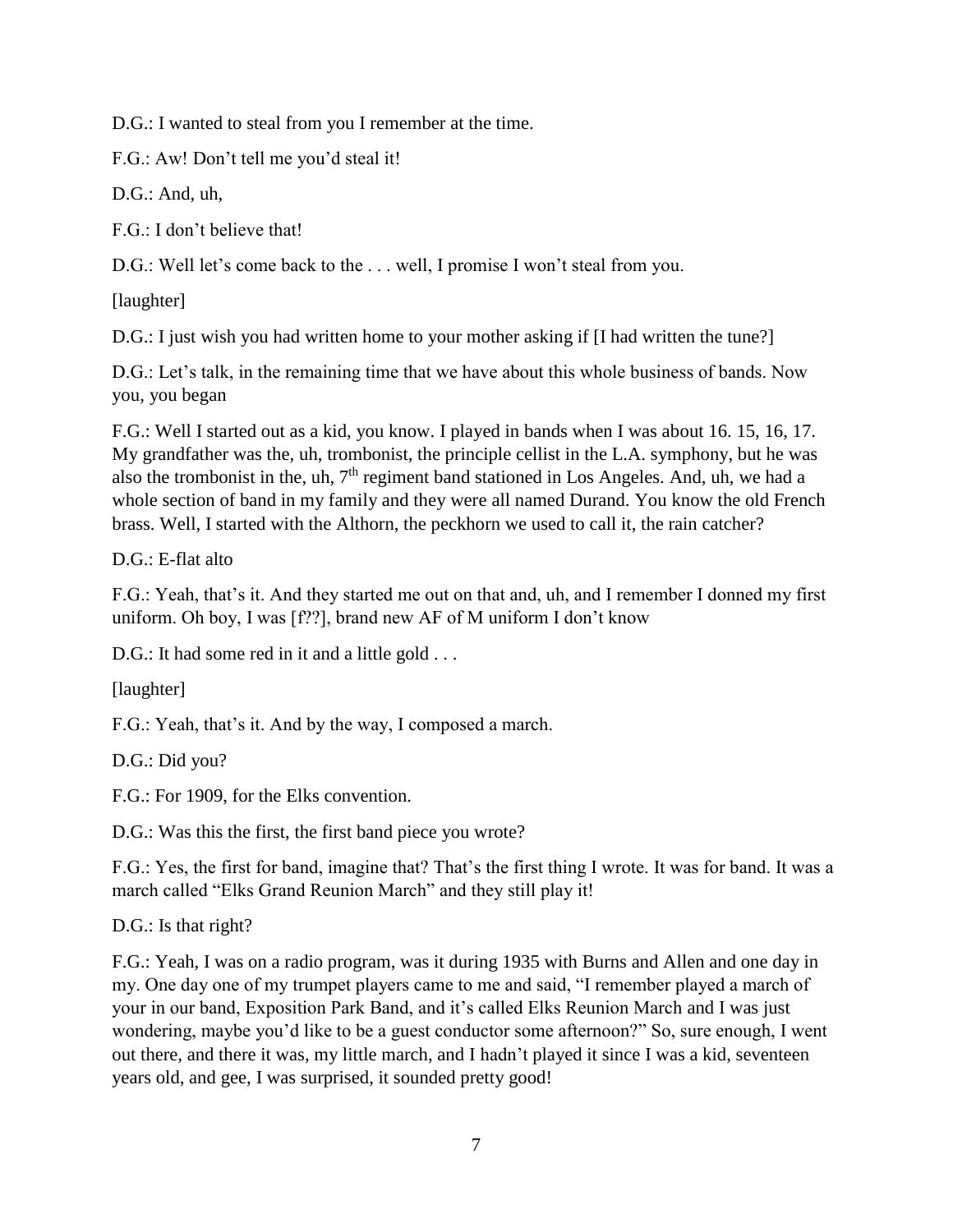D.G.: I imagine if Grofé wrote it, it did, whatever your age was!

F.G.: Yeah.

D.G.: Let's, uh, let's talk for just a minute about. I've seen you at so many meetings, Music Educators and Bandmasters Associations, uh, in the past thirty years, since you've been watching this thing, what seems to be the most significant thing that has happened to the band music of America?

F.G.: Well, first of all, I think radio play is a very important factor, and as well it's showed a chance to have band concerts over radio, I think it's helped a LOT. And I think the band will be what it was, many years ago, very popular. During my early years, I remember, the bands were very popular. Gilmore's Band, Meyers, all the famous bandmasters, and they enjoyed great popularity then and I feel very sure that it'll attain the same prominence as then. Don't you think so?

D.G.: The instrumentation is so much different then than now though. You have so much

F.G.: Oh, yeah! Oh, my! No comparison, yeah! Oh, yeah, the addition of all the new instruments has helped a lot.

D.G.: We have a mutual friend named Sigmund Romberg, I think you . . .

F.G.: Yeah, Romy? Oh, yeah!

D.G.: Romy used to say, "you're not a composer until you can" [tape cuts out] Well, our mutual friend Sigmund Romberg once told me that, "you're not really a composer until you can go into a small American town and hear some kid that you never saw before walk down the street whistling one of your tunes." And I think Ferde that you're qualified because of the many wonderful tunes you've written and you deserved all of the accolades as *the* American composer because everybody whistles Grofé tunes.

F.G.: Aw, you really think so?

D.G.: I really think so!

F.G.: Gee, what a world, my God! I can't believe it! I don't realize this.

D.G.: I think that I speak as a member of ABA and you also as a member of ABA and we're sort of lucky even, as composers to be in this organization, aren't we?

F.G.: Yeah. Isn't wonderful that they took us in?

D.G.: Yeah because we can't—you can—but I can't shake a stick like they can, but let's just say that now that we're in, that we, speaking for myself, have a tribute to pay to the American Bandmasters Association for providing such things as do exist.

F.G.: Yeah, that's right, 100 percent, I agree with you there.

D.G.: Ferde, I'm going to pretend for a minute that I'm a young bandmaster.